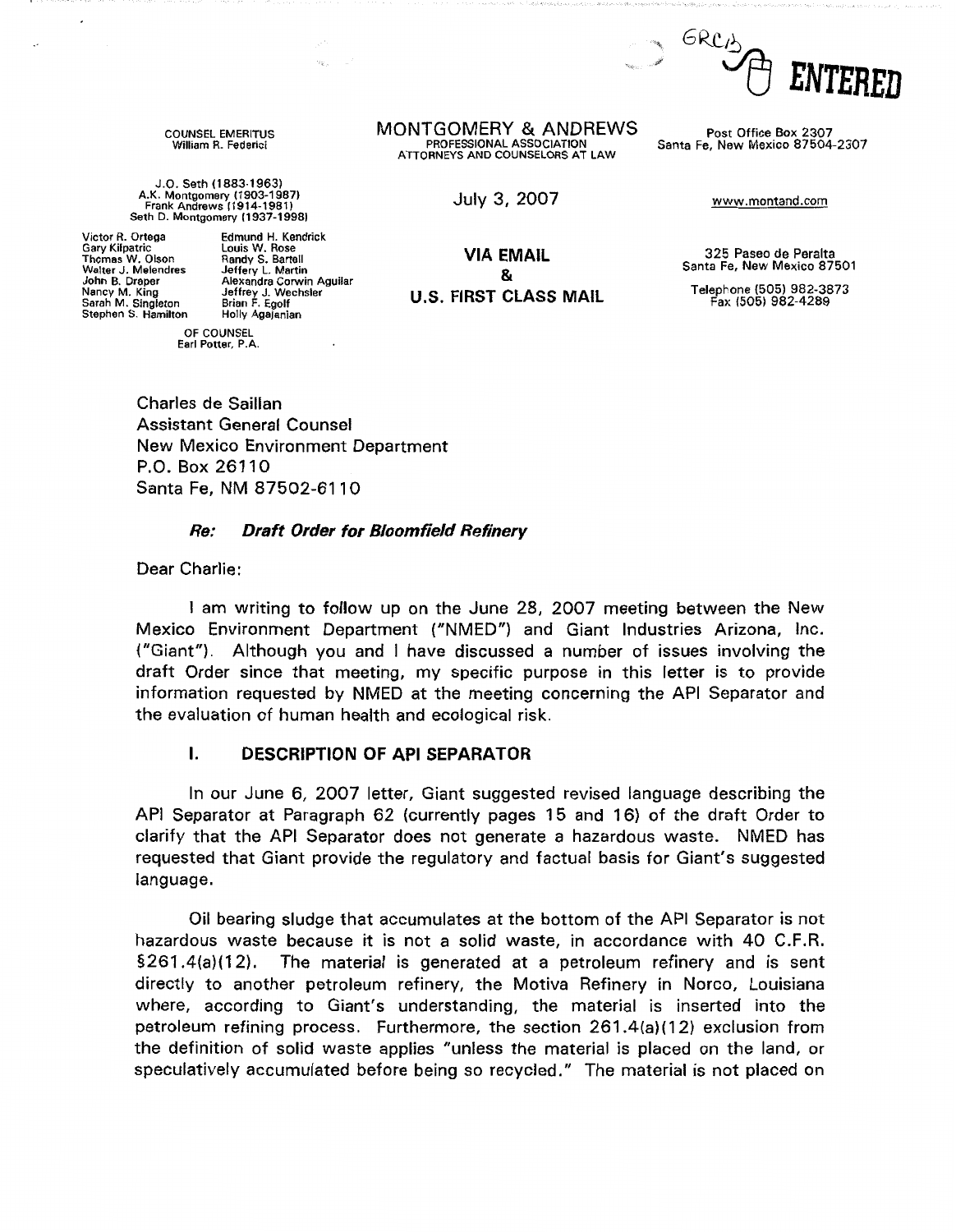Charles de Saillan Assistant General Counsel New Mexico Environment Department July 3, 2007 Page -2

the land, because it is transferred directly from the API Separator to tanker trucks by vacuum pumps. The material is not speculatively accumulated, because it is removed from the API Separator and shipped to the Motiva Refinery at least annually.

The processes used by this Norco refinery to recover values from these stypes of API separator materials is cited by EPA Headquarters on its website as a major waste minimization success story. EPA states the following about this process for making productive use of such API separator materials:

> "Norco has a facility that processes oil-bearing secondary material using centrifuge and thermal desorption. This enables oil values to be recovered as feedstock to the refining process....

> Dedicated facilities to manage oil-bearing secondary material have been an effective means to retain hydrocarbon values, assure product quality, and minimize waste at Norco. Motiva uses a contractor to provide an onsite facility for oil recovery operations. This Norco Oil Recovery Facility, or NORF, is integrated into the overall refining process. The process receives oily refinery sludges and separates out the water and oil and generates a thermally-desorbed residue. Water recovered from the sludge is sent to biotreatment and recovered oil is sent to the refinery as feed to catalytic cracking or coking operations. Recovered hydrocarbons are converted into refinery products rather than becoming disposed or incinerated."

*See,* "NPEP Success Story," available online at EPA Waste Minimization at http://www.epa.gov/epaoswer/hazwaste/minimize/motiva.htm

#### **II. EVALUATION OF HUMAN HEALTH AND ECOLOGICAL RISK**

At the June 28, 2007 meeting, the parties discussed the meaning of the first sentence of Section VI.B.1, requiring Giant to "evaluate human health and ecological risk." The parties recognized that such an "evaluation" does not necessarily involve a "risk assessment" and that clarifying language would be helpful. Giant proposes that the following sentence be added as a parenthetical statement after the first sentence of Section VI.B.1: "Such an 'evaluation' is not intended to require preparation of a risk assessment."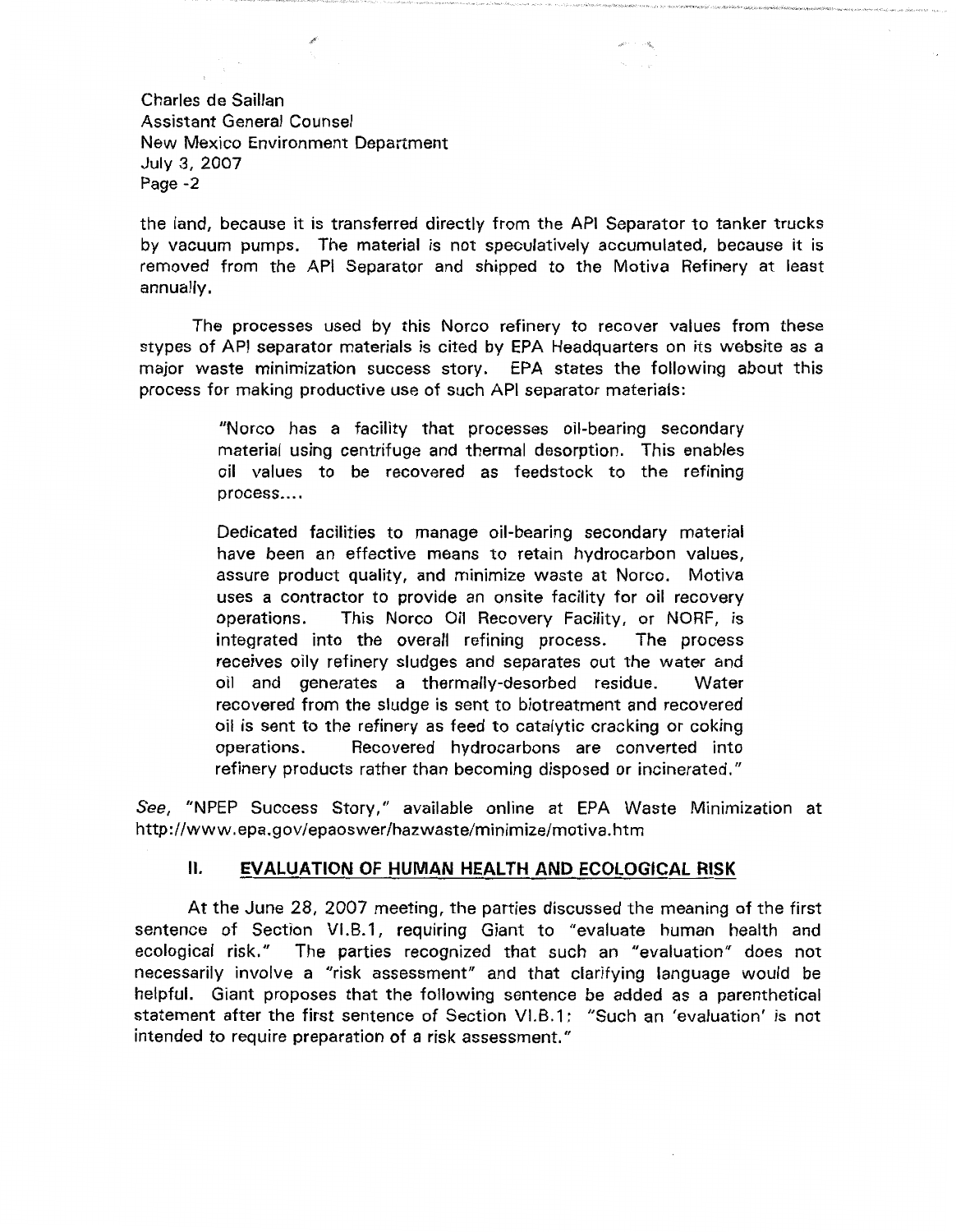Charles de Saillan Assistant General Counsel New Mexico Environment Department July 3, 2007 Page -3

 $\lambda_{\rm bij}$  $\sim \rho$ 

 $\bar{z}$ 

## Ill. **CONCLUSION**

In addition to resolving these specific topics discussed above, Giant is ready to continue discussions to resolve all other remaining issues.

Sincerely, Edmund H. Kendrick

EHK/dho

 $\ddot{\phantom{a}}$ 

 $\ddot{\phantom{1}}$